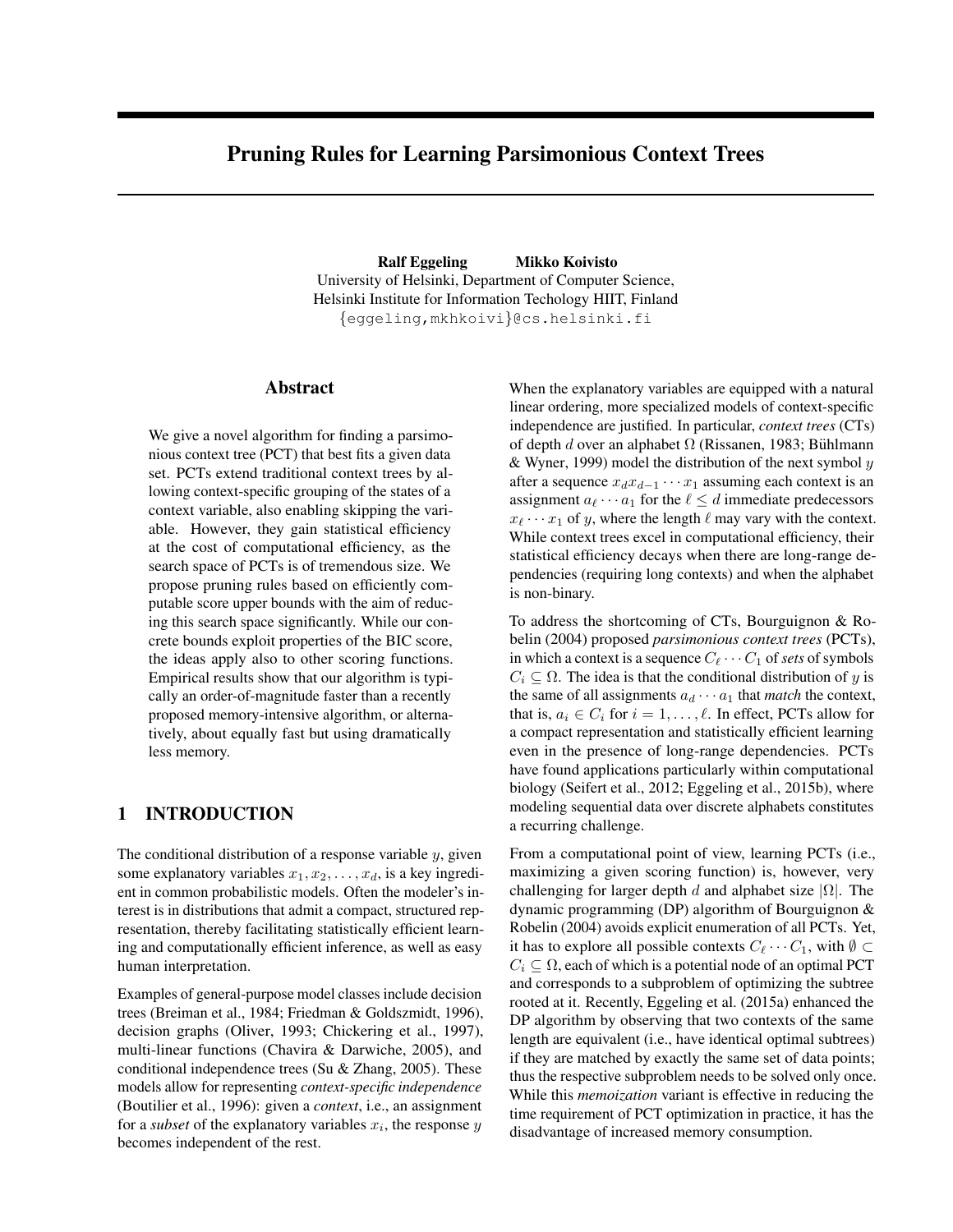Here, we investigate a new idea to expedite PCT optimization in practice. We present pruning rules, which allow us to ignore subproblems that are guaranteed to not contribute to an optimal PCT. To obtain such guarantees, we derive upper bounds specifically for the BIC score, similar in spirit to the bounds on local scores by Tian (2000) and de Campos & Ji (2011) for structure learning in Bayesian networks. While for Bayesian networks also *global* bounds, useful in branch-and-bound search, can be derived by structural relaxations (de Campos & Ji, 2011; Yuan & Malone, 2013), with no assumptions on local scores, for PCTs a separate global view is absent and utilizing concrete properties of a particular score seems necessary.

As our subproblems form a so-called AND/OR search space (Dechter & Mateescu, 2007; Nilsson, 1980), we cannot prune a subproblem based solely on the associated bound, but we need to combine the bounds of a multitude of subproblems; in essence, we have to consider all alternative partitions of a subproblem into smaller subproblems, all of which need to be solved. To this end, we propose an efficient treatment, which resembles a simple pruning rule popular in structure learning in Bayesian networks (Teyssier & Koller, 2005); however, while the latter concerns the "is subset of" relation, our rule concerns the "refines" relation on set partitions. We note that our algorithm is an instantiation of so-called *General Branch and Bound* (Nau et al., 1984), but not of the more special A\* algorithm for OR spaces.

Our pruning technique is orthogonal to the memoization technique of Eggeling et al. (2015a). In particular, our technique can be employed with or without memoization, resulting in high or low memory consumption, respectively. Because the effectiveness of our ideas is data-dependent, we evaluate the proposed algorithms empirically on a wide selection of real-world data sets.

### 2 PRELIMINARIES

In this section, we revisit the definition of PCTs, the basic structure learning algorithm, and a recently proposed memoization technique for improving it.

### 2.1 PARSIMONIOUS CONTEXT TREES

A *parsimonious context tree* (PCT)  $T$  of depth d over an alphabet  $\Omega$  is a rooted, balanced, node-labeled tree of depth d with the following additional property: For each node of depth  $\ell < d$  the labels of its children partition  $\Omega$ , i.e., the labels of the children are pairwise disjoint nonempty subsets of  $\Omega$  whose union is  $\Omega$ .

We identify each node with the sequence of labels  $V_{\ell} \cdots V_1$ of the nodes on the unique path from the node up to the root, denoted by  $V$  for short. We can also interpret the node V as the set of all sequences it represents. We say that a sequence  $x_d \cdots x_1$  *matches* node V, and denote it by

 $x_d \cdots x_1 \in \mathbf{V}$ , if  $x_i \in V_i$  for all positions  $i = \ell, \ldots, 1$  (the remaining positions are ignored).

Given a PCT  $\mathcal T$  and its node V, we denote by  $\mathcal T(\mathbf V)$  the subtree of  $T$  rooted at V. We say the subtree is *minimal* if it consists of a single chain of nodes down to a single leaf, thus all nodes labeled by Ω, and *maximal* if it consists only of nodes labeled with single symbols  $a \in \Omega$ , thus having  $|\Omega|^{d-\ell(\mathbf{V})}$  leaves. Here,  $\ell(\mathbf{V})$  denotes the depth of node V.

To model the conditional distribution of the response variable  $y$  given a sequence  $x$ , we equip each leaf  $V$  of a PCT with  $|\Omega|$  parameters  $\theta_{Va}$ , one parameter for each  $a \in \Omega$ . We interpret  $\theta_{\mathbf{V}a}$  as the probability that y takes the value a given that x matches V. In a data set  $\mathbf{z} = (\mathbf{x}^t, y^t)_{t=1}^N$  we assume that, given  $x^t$ , the response  $y^t$  is independent of the remainder of the data. Writing  $\Theta_{\mathcal{T}}$  for the parameters of a PCT  $T$ , we obtain the likelihood function

$$
\mathcal{L}_{\mathcal{T}}(\Theta_{\mathcal{T}}) := \prod_{\text{leaf } \mathbf{V} \text{ of } \mathcal{T}} \prod_{a \in \Omega} \theta_{\mathbf{V}a}^{N_{\mathbf{V}a}}, \qquad (1)
$$

where  $N_{\mathbf{V}a}$  denotes the count of the response a in data points where the explanatory variables match V:

$$
N_{\mathbf{V}a} := |\{t : \mathbf{x}^t \in \mathbf{V} \text{ and } y^t = a\}|. \tag{2}
$$

We will further denote  $N_{\mathbf{V}} := \sum_{a \in \Omega} N_{\mathbf{V}a}$ .

#### 2.2 BASIC STRUCTURE LEARNING

We consider a score-and-search approach to learn a PCT from a given data set. Suppose we are given a scoring function  $S$  that associates each PCT  $T$  with a real-valued score  $S_{\mathcal{T}}$ . The task is to find an optimal PCT,

$$
\hat{\mathcal{T}} \in \underset{\mathcal{T}}{\operatorname{argmax}} \ S_{\mathcal{T}}. \tag{3}
$$

Aside from the fact that multiple PCTs may achieve the optimum, this task is practically equivalent to the task of finding the optimal score  $S_{\hat{\tau}}$ . For convenience, we focus on the latter problem for the rest of the paper. An optimal tree  $\hat{\tau}$  can be constructed via, e.g., standard backtracking (see Section 2.3 for details).

Bourguignon & Robelin (2004) presented a dynamic programming algorithm for finding  $S_{\hat{\tau}}$ . It relies on the mild assumption that the scoring function decomposes into a sum of leaf scores:

$$
S_{\mathcal{T}} = \sum_{\text{leaf } \mathbf{V} \text{ of } \mathcal{T}} S(\mathbf{V}). \tag{4}
$$

This property is fulfilled by the log-likelihood function (Eq. 1) and thus also by scoring functions that can be written as penalized maximum log-likelihood with a decomposable penalty term, such as AIC (Akaike, 1974), BIC (Schwarz, 1978), and the Bayesian marginal likelihood with a decomposable prior.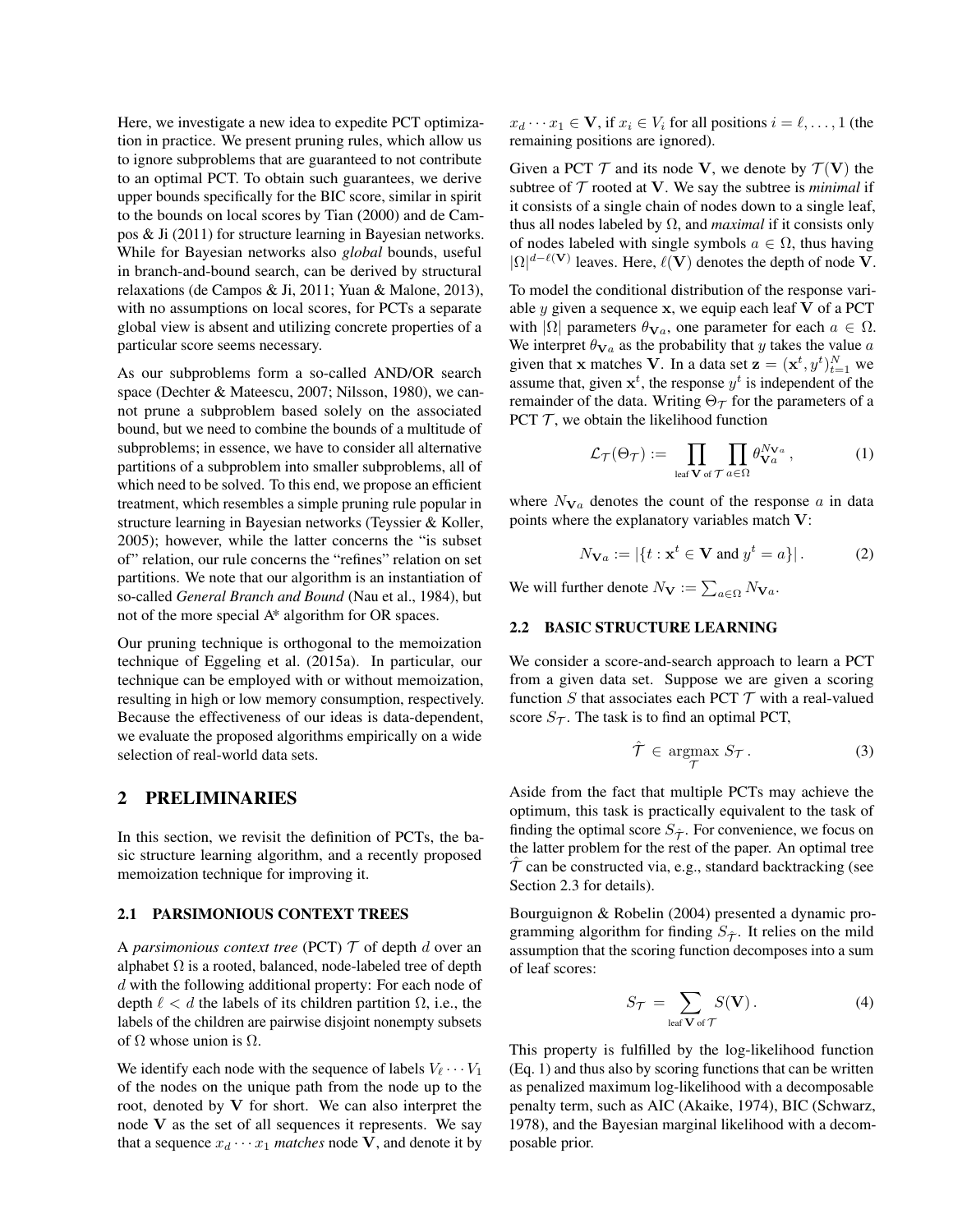(a) Extended PCT before optimization



Figure 1: Basic PCT optimization. We show the bottom-up reduction of the extended PCT for a toy example of  $d = 2$  and  $\Omega = \{A, B, C\}$ . (a) Initially only the leaf scores of the extended PCT have an exact, optimal score assigned to them. (b) For each set of sibling leaves, the optimal valid selection of children is computed, the non-contributing siblings are discarded, and the winning score is propagated upwards to become the score of the parent. (c) The same principle is applied on the higher layer in order to select the optimal children of the root, obtaining a valid PCT with optimal score.

To describe the algorithm, we denote by  $S_{\mathcal{T}(\mathbf{V})}(\mathbf{V})$  the sum of the leaf scores in the subtree  $\mathcal{T}(\mathbf{V})$  rooted at an inner node V of T; for a leaf V, we put  $S_{\mathcal{T}(\mathbf{V})}(\mathbf{V}) := S(\mathbf{V}).$ We have the recurrence

$$
S_{\mathcal{T}(\mathbf{V})}(\mathbf{V}) = \sum_{\text{child } \mathbf{C} \text{ of } \mathbf{V}} S_{\mathcal{T}(\mathbf{C})}(\mathbf{C}), \tag{5}
$$

and, in particular,  $S_{\mathcal{T}} = S_{\mathcal{T}}(\Lambda)$ , where  $\Lambda$  is the root node of  $\mathcal T$ . Exploiting this recurrence, the algorithm of Bourguignon & Robelin (2004) optimizes the score over the subtrees rooted at C, independently for each possible child node C, and then selects a set of children that form an optimal partition of the parent node V. For the base case of each leaf, the algorithm sets the optimal score  $S_*(V) := S(V)$ , and for each inner node it computes the optimal score defined by

$$
S_*(\mathbf{V}) := \max_{\substack{\{C_1,\ldots,C_r\}\\ \text{partition of } \Omega}} \left\{ S_*(C_1\mathbf{V}) + \cdots + S_*(C_r\mathbf{V}) \right\}. \tag{6}
$$

It follows that the maximum score over all PCTs of depth  $d$ is obtained as

$$
\max_{\mathcal{T}} S_{\mathcal{T}} = S_*(\Lambda). \tag{7}
$$

The algorithm computes the leaf scores of  $(2^{|\Omega|} - 1)^d$  possible leaves and, in addition, finds an optimal set of children in  $O(3^{|\Omega|})$  time for each of slightly more than  $(2^{|\Omega|} - 1)^{d-1}$ inner nodes. Since the complexitity is a product of two terms which are both exponential in  $|\Omega|$ , PCTs are to date limited to applications of small to moderate alphabet size (Eggeling et al., 2015a).

### 2.3 INTERPRETATION AS REDUCTION OF EXTENDED PCT

The inner workings of the algorithm of Bourguignon & Robelin (2004) and the construction of the optimal PCT itself

can be viewed as bottom-up reduction of a data structure called *extended PCT*, as illustrated in Figure 1. In contrast to a PCT, the sibling nodes in an extended PCT do not partition their parent node, but are labeled by all nonempty subsets of  $\Omega$ . An extended PCT thus contains all possible PCTs as subtrees, as illustrated in Figure 1a. We denote the set of all nodes of an extended PCT by  $V$ , and treat a PCT  $T$  as its proper subset, i.e.,  $\mathcal{T} \subset \mathcal{V}$ .

Given an extended PCT, the base case of the algorithm requires the computation of leaf scores, and the task is now to reduce the extended PCT so that a PCT with maximal score remains. For each inner node it then (i) computes an optimal selection of children with the constraint that the node labels must form a partition of  $Ω$ , and (ii) removes all children and subtrees below that do not belong to this optimal partition.

Since an inner node can be optimized only if all of its children have already a score attached to them and are thus roots of valid PCT subtrees, the recursion leads essentially to a bottom-up reduction of the extended PCT beginning at the deepest *layer*, which comprises all nodes of the same depth, as displayed in Figure 1b. The optimization terminates once an optimal selection of children of the root node are computed; a possible final result is shown in Figure 1c.

## 2.4 MEMOIZATION

Eggeling et al. (2015a) proposed a *memoization* technique for speeding up PCT learning by exploiting regularities in the observed explanatory variables.

The core idea is to implement the algorithm of Bourguignon & Robelin (2004) in a top-down fashion and to store the result of subtree optimization for node V with the depth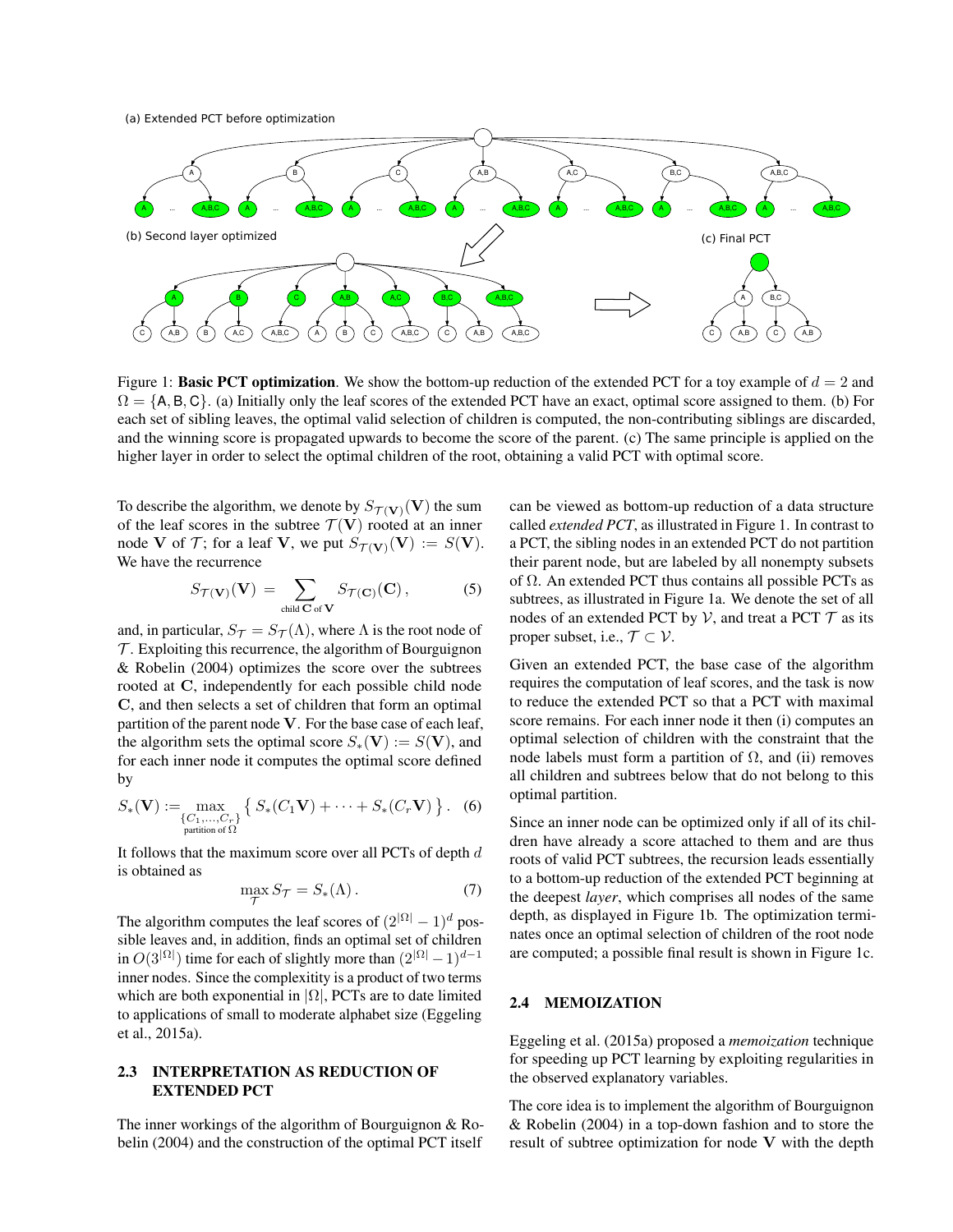$\ell(V)$  and the index set  $I(V) := \{t : x^t \in V\}$  as key, e.g., in a hash table. When the algorithm needs an optimal subtree (or its score) for another node  $V'$ , the algorithm checks whether the key  $(\ell(V'), I(V'))$  exists in the storage already and the associated result can be re-used. To work correctly, memoization requires that the score  $S_*(V)$  depends on V only through  $I(V)$  and  $\ell(V)$ . This property holds for many relevant scoring functions such as penalized maximum log-likelihood scores, but not for the Bayesian marginal likelihood with context-dependent pseudo-counts.

While memoization has shown to be rather effective particularly on highly structured data sets, it increases memory consumption. The original DP algorithm of Bourguignon & Robelin (2004) is relatively memory-efficient as only a small fraction of nodes of the extended PCT needs to be stored in memory at a given time, provided that the extended PCT is constructed, traversed, and reduced top-down in a depth-first manner. Memoization, in contrast, requires storing the scores and the associated data subset indices for all visited inner nodes of the extended PCT.

## 3 PRUNING RULES

We derive pruning rules, which utilize score upper bounds to decide at any given node whether we can avoid the explicit optimization over possible subtrees.

### 3.1 SCORING FUNCTION: BIC

In order to obtain effective upper bounds, we focus on the BIC score, derived from be Bayesian Information Criterion (Schwarz, 1978). It is an approximation of the Bayesian marginal likelihood and has been empirically shown to be suitable for PCT learning on real-world data due to its harsh penalty term, which favors sparse trees (Eggeling et al., 2014). The score can also be given a two-part-MDL interpretation (Rissanen, 1978). For a PCT  $\mathcal T$ , the BIC score is given by

$$
S_{\mathcal{T}}^{\text{BIC}} = \ln \mathcal{L}_{\mathcal{T}}(\hat{\Theta}_{\mathcal{T}}(\mathbf{z})) - \frac{k}{2} \ln N , \qquad (8)
$$

where  $\hat{\Theta}_{\mathcal{T}}(\mathbf{z})$  denotes the maximum-likelihood parameter estimate on z and k denotes the number of free parameters. Since  $k$  is proportional to the number of leaves and since the likelihood (Eq. 1) is a product of leaf terms, the BIC score decomposes into a sum of

$$
S^{\text{BIC}}(\mathbf{V}) := \overbrace{\sum_{a} N_{\mathbf{V}a} \ln \frac{N_{\mathbf{V}a}}{N_{\mathbf{V}}}}^{L(\mathbf{V})} - \frac{K}{2} (|\Omega| - 1) \ln N . \quad (9)
$$

Here,  $L(V)$  is the maximized log-likelihood of leaf V and  $K$  is the BIC penalty contribution of a single leaf, involving  $|\Omega| - 1$  free parameters and a global sample size of N. We observe that the score of a leaf V does actually not depend on all data points in z, but only on those that match V.

#### 3.2 UPPER BOUNDING THE BIC SCORE

Consider an inner node  $V \in V$ . To upper bound the BIC score over all possible subtrees rooted at V, we upper bound the largest possible gain in the maximum-likelihood term on one hand, and lower bound the inevitable penalty due to increased model complexity on the other hand.

Consider first the likelihood term. We make use of the observation that every PCT is *nested* in the maximal PCT, which has  $|\Omega|^d$  leaves, each representing a single realization of the explanatory variables. The same holds also locally for any PCT subtree below a particular node V. Hence, the likelihood term is maximized by the maximal model, which partitions all realizations perfectly. We obtain the upper bound

$$
\tilde{L}(\mathbf{V}) := \sum_{\mathbf{a} \in \Omega^{d-\ell(\mathbf{V})}} L(\mathbf{aV}), \tag{10}
$$

that is, we have  $L(V) \leq \tilde{L}(V)$ . Here, aV denotes the leaf node obtained by extending the context of node V with a single realization a of the remaining explanatory variables. Note that  $\tilde{L}(\mathbf{V})$  can be computed fast by summing over the sequences a that occur in the data points that match V. Now we distinguish:

- Case 1 The minimal subtree is optimal. In this case, we can compute the exact score directly, without recursion.
- Case 2 The minimal subtree is not optimal. Thus an optimal subtree makes at least one split, and therefore has at least two leaves. In this case, the likelihood term is upper bounded by  $\tilde{L}(\mathbf{V})$  (Eq. 10), while the penalty term is at least 2K.

Combining the two cases yields the following bound.

Proposition 1 (Score upper bound). *For an arbitrary inner node*  $V \in V$  *it holds that* 

$$
S_*^{\textit{BIC}}(\mathbf{V}) \leq S_0^{\textit{BIC}}(\mathbf{V}),
$$

*with*

$$
S_0^{\text{BIC}}(\mathbf{V}) := \max\{L(\mathbf{V}) - K, \tilde{L}(\mathbf{V}) - 2K\}.
$$

We will use this upper bound twice to device two pruning rules in the next two sections.

### 3.3 STOPPING RULE

First, we consider a simple rule for pruning, which is an immediate consequence of the aforementioned upper bound. The idea can be phrased as follows:

*Stop optimizing the subtree below a node when context-specific independence can be declared already without even entering the recursion.*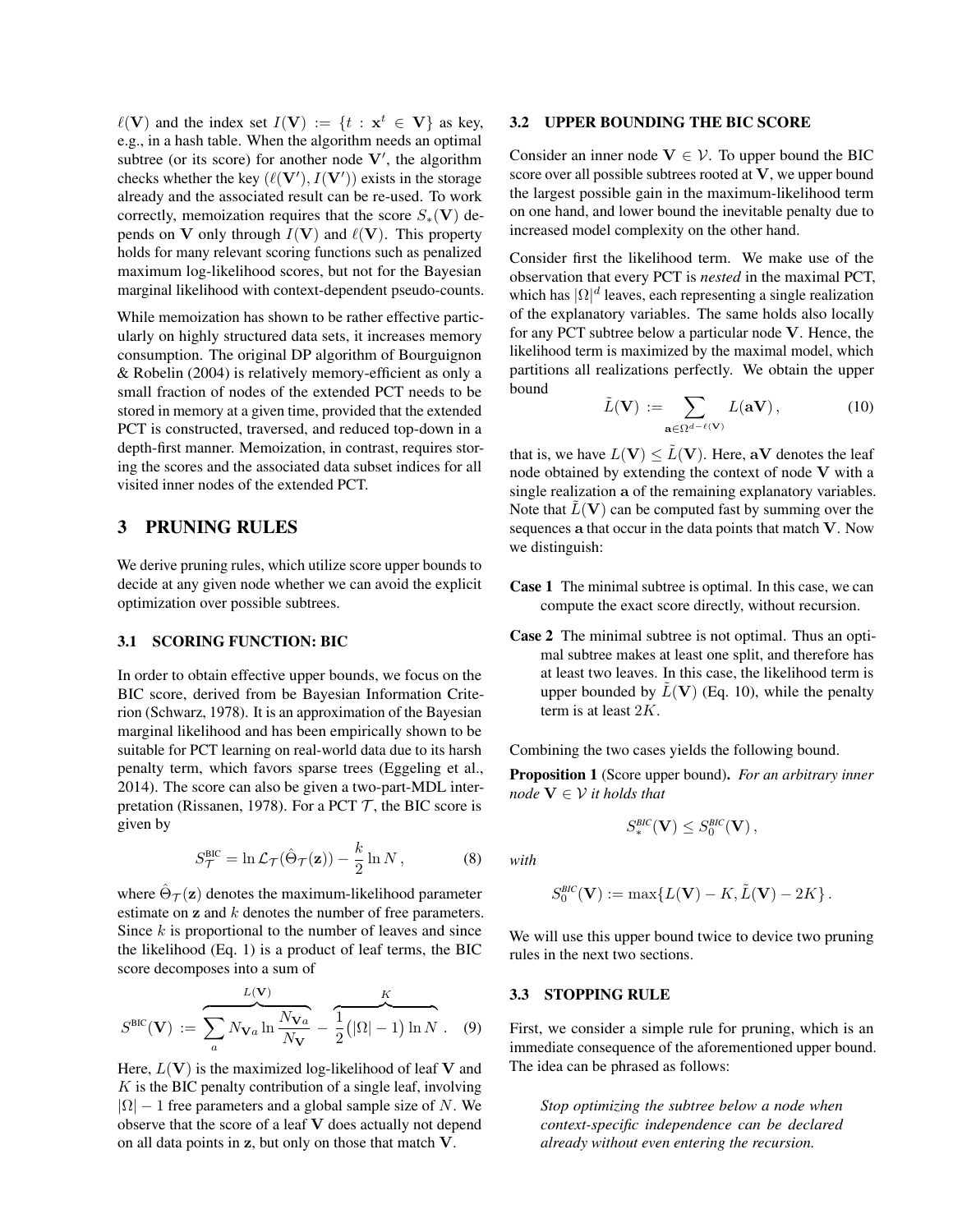

Figure 2: **Example of the deletion rule.** We consider a small data set of  $N = 10$  for two explanatory variables over the alphabet  $\Omega = \{A, B, C, D\}$  (bottom-left box). The root of each subtree for which exact BIC scores have been computed already is marked in green and corresponding score displayed in boldface below the subtree. The remaining other subtrees are associated with an upper bound on the BIC score. The root of a subtree which contributes to an upper-bounded partition score that is greater than the exact score of the maximal sibling node, and thus has to optimized explicitly, is displayed in orange.

Formally, we have the following.

**Proposition 2** (Stopping rule). Let  $V \in V$  *with*  $\ell(V) < d$ , *and let* T <sup>0</sup> *be the minimal subtree rooted at* V*. If*

$$
S_0^{BIC}(\mathbf{V}) = L(\mathbf{V}) - K,
$$

*then*  $S^{BIC}_{*}(\mathbf{V}) = S^{BIC}_{\mathcal{T}'}(\mathbf{V})$ *.* 

The correctness can be shown by contradiction. Assume  $\mathcal{T}'$  does not yield the optimal score. Then  $L(\mathbf{V}) - K <$  $S_*^{\text{BIC}}(\mathbf{V})$ . But since  $S_*^{\text{BIC}}(\mathbf{V}) \leq S_0^{\text{BIC}}(\mathbf{V})$ , this violates the premise.

#### 3.4 DELETION RULE

The idea of our second rule is to identify a node with so low a score that the node cannot appear in any optimal PCT. In an idealized form, the rule reads:

*Delete a child node if the best set of children it belongs to is worse than some other set of children (to which the node does not belong).*

As we wish to delete as many potential child nodes as possible and not compute their optimal scores, we cannot assume the optimal scores of the sibling nodes are available. Thus, to make the rule concrete, we resort to upper bounds on the scores. Likewise, we need to lower bound the optimal score among the valid sets of children. While, in principle, various lower bounding schemes would be possible, we have chosen to use a particularly simple bound: the optimal score

of the  $\Omega$ -labeled child. We next describe the bounds and the rule more formally.

Consider a node V. To efficiently check whether a child node CV can be deleted, we need an upper bound on the score obtained by a partition of  $V$  that includes  $CV$ . To this end, we associate any set function  $f: 2^{\Omega} \to \mathbb{R}$  with another function  $f' : 2^{\Omega} \to \mathbb{R}$  defined by letting  $f'(\emptyset) := 0$ and, for all  $\emptyset \subset B \subset \Omega$ ,

$$
f'(B) := \max_{\{C_1, \ldots, C_r\} \atop \text{partition of } B} \{ f(C_1) + \cdots + f(C_r) \}.
$$
 (11)

A folklore dynamic programming algorithm computes  $f'$ for a given f in  $O(3^{|\Omega|})$  time, based on the recurrence

$$
f'(B) = \max_{\emptyset \subset C \subseteq B} \left\{ f(C) + f'(B \setminus C) \right\}.
$$
 (12)

Eggeling et al. (2015a) made use of this observation to compute the optimal score over all partitions of the alphabet, given by  $f'(\Omega)$  with a suitable function f. Here, we apply it to score upper bounds, and we also use several of the values  $f'(B)$  in order to stay within  $O(3^{\vert \Omega \vert})$  for computing all upper bounds required:

**Proposition 3** (Deletion rule). Let  $V \in V$  *with*  $\ell(V) < d$ , *and let*  $\emptyset \subset C \subset \Omega$ *. Let*  $f(C') := S_0(C'V)$  *for all*  $\emptyset \subset$  $C' \subseteq \Omega$ . If

$$
S_0(C\mathbf{V}) + f'(\Omega \setminus C) < S_*(\Omega \mathbf{V}),
$$

*then the node* CV *does not belong to any optimal PCT.*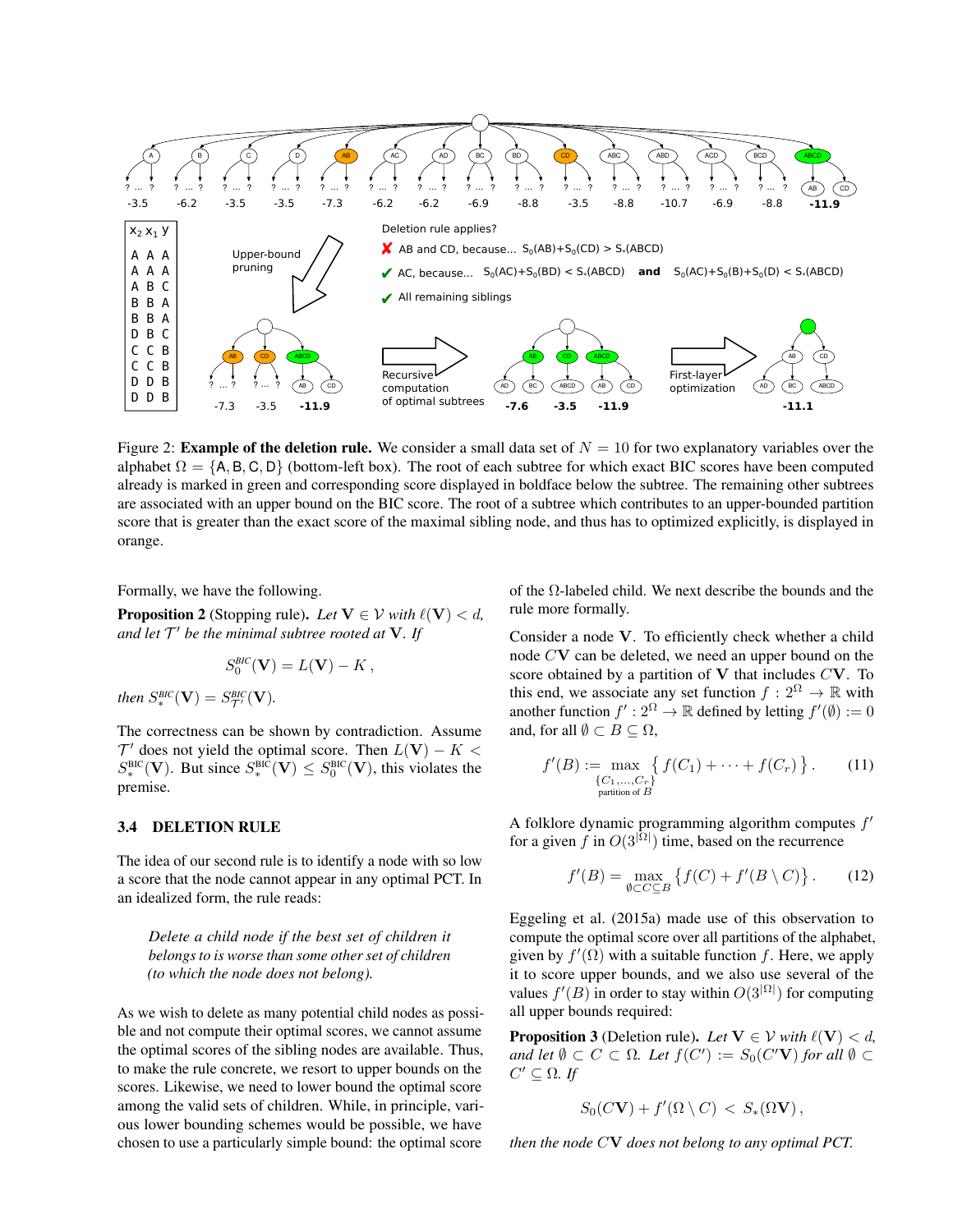The correctness can be shown by contradiction. Suppose  $CV$  did belong to an optimal PCT even though the premise was fulfilled. Then  $S_*(C\mathbf{V}) + f'(\Omega \setminus C) \geq S_*(\Omega \mathbf{V}),$ leading to  $S_0(CV) < S_*(CV)$ , which violates the property of  $S_0$  being an an upper bound of  $S_*$ .

We illustrate the deletion rule by a small toy example in Figure 2. Here, we focus on the first layer, where only for the maximal node an optimal PCT subtree is computed and thus an exact score is available already, whereas for the other siblings only upper-bounded scores exist. Based on those scores, we compute the upper-bounded scores of every possible partition and observe and observe that only one partition, consisting of the two child nodes AB and CD, has an upper-bounded score that is greater than the exact score of the maximal sibling node ABCD. All other siblings can thus not contribute to an optimal partition of child nodes, as even the best partition they contribute to has an upper-bounded score smaller than what is already achieved. Hence, the corresponding subtrees do not need to be optimized explicitly and can be deleted.

The deletion rule does invest a certain amount of effort that the obtained savings need to compensate before the rule becomes effective: In the worst case, we need to compute the optimal partition of children twice for each inner node, once with the upper-bounded scores for excluding subtrees from further optimization, and once with the exact scores. As a positive side note, we observe that, while we focus on BIC upper bounds in this work, the deletion rule is in principle independent of the used scoring function, as long as an effective upper bound  $S_0 \leq S_*$  can be specified.

### 3.5 LOOKAHEAD

The upper bound of Section 3.2 can be computed directly for a given node without entering the recursion. However, we can tighten the bound, if we do enter the recursion for one or more steps, in effect, performing a lookahead on the data. To this end, for all nodes  $V$  and number of steps  $q = 1, \ldots, d - \ell(\mathbf{V})$ , define

$$
S_q(\mathbf{V}) := \max_{\substack{\{C_1, \dots, C_r\} \\ \text{partition of } \Omega}} \sum_{i=1}^r S_{q-1}(C_i \mathbf{V}), \qquad (13)
$$

with  $S_0$ (V) being the base case of a flat upper bound.

**Proposition 4** (Lookahead bound). *For all*  $V \in V$  *and*  $q = 1, \ldots, d - \ell(\mathbf{V})$ *, it holds that* 

$$
S_*(\mathbf{V}) \leq S_q(\mathbf{V}) \leq S_0(\mathbf{V}). \tag{14}
$$

Using the lookahead bound with large  $q$  does constitute a substantial computational effort. If  $q = d - \ell(\mathbf{V})$ , the bound matched the optimal score and, in essence, is obtained by traversing through all possible PCT subtrees. Hence, the choice of  $q$  is critical in order to obtain a trade-off between gained savings and additional invested effort in relation to the flat bound.

One possibility to cope with that issue is to dynamically increase  $q$ , i.e., to first test whether pruning on flat upper bounds  $S_0$  is possible. If this is not the case, q is increased by one, up to the maximal value of  $d - \ell(\mathbf{V})$ . However, in this work we refrain from exploring this procedure in full, as in our preliminary studies one-step lookahead  $(q = 1)$ turned out to perform the best in the vast majority of cases.

#### 3.6 FINAL ALGORITHM

We combine the presented ideas using pseudo code. Consider first the task of computing, for all nonempty subsets  $B \subseteq \Omega$ , the maximum total score over all partitions of B, in other words, the set function  $f'$  for a given set function  $f$ , as defined in Eq. 11. The procedure MAX-PART given below completes this task based on the recurrence in Eq. 12.

```
MAX-PART(f)1 \quad g[\emptyset] \leftarrow 02 for each \emptyset \subset B \subseteq \Omega in quasi-lexicographical order
3 do g[B] \leftarrow -\infty4 for each \emptyset \subset C \subseteq B5 do g[B] \leftarrow \max\{g[B], f[C] + g[B \setminus C]\}6 return g
```
The main algorithm, given below as procedure MAX-PCT, calls  $MAX-PART(f)$  both with exact scores and with upper bounds, as specified by the argument  $f$ . The call MAX-PCT(V) returns the optimal score  $S_*(V)$ . We thus obtain the maximum score over all PCTs of depth  $d$  by calling MAX-PCT( $\Lambda$ ).

MAX-PCT(V) 1  $score \leftarrow L(V) - K$ 2 if  $\ell(\mathbf{V}) < d$  and score  $\langle S_0^{\text{BIC}}(\mathbf{V}) \rangle$ 3 then  $s[\Omega] \leftarrow \text{MAX-PCT}(\Omega V)$ 4 for each  $\emptyset \subset B \subseteq \Omega$ 5 **do**  $u[C] \leftarrow S_q^{\text{BIC}}(C\mathbf{V})$ 6  $u' \leftarrow \text{MAX-PART}(u)$ 7 **for** each  $\emptyset \subset B \subset \Omega$ 8 do s[C]  $\leftarrow -\infty$ 9 if  $u[C] + u'[\Omega \setminus C] > s[\Omega]$ 10 **then**  $s[C] \leftarrow \text{MAX-PCT}(C\textbf{V})$  $11$  $s' \leftarrow \text{MAX-PART}(s)$ 12  $score \leftarrow s'[\Omega]$ 13 return score

### 3.7 INCORPORATING MEMOIZATION

While we omitted it for the sake of simplicity in the pseudocode, incorporating the memoization technique of Eggeling et al. (2015a) into the proposed algorithm is straightforward.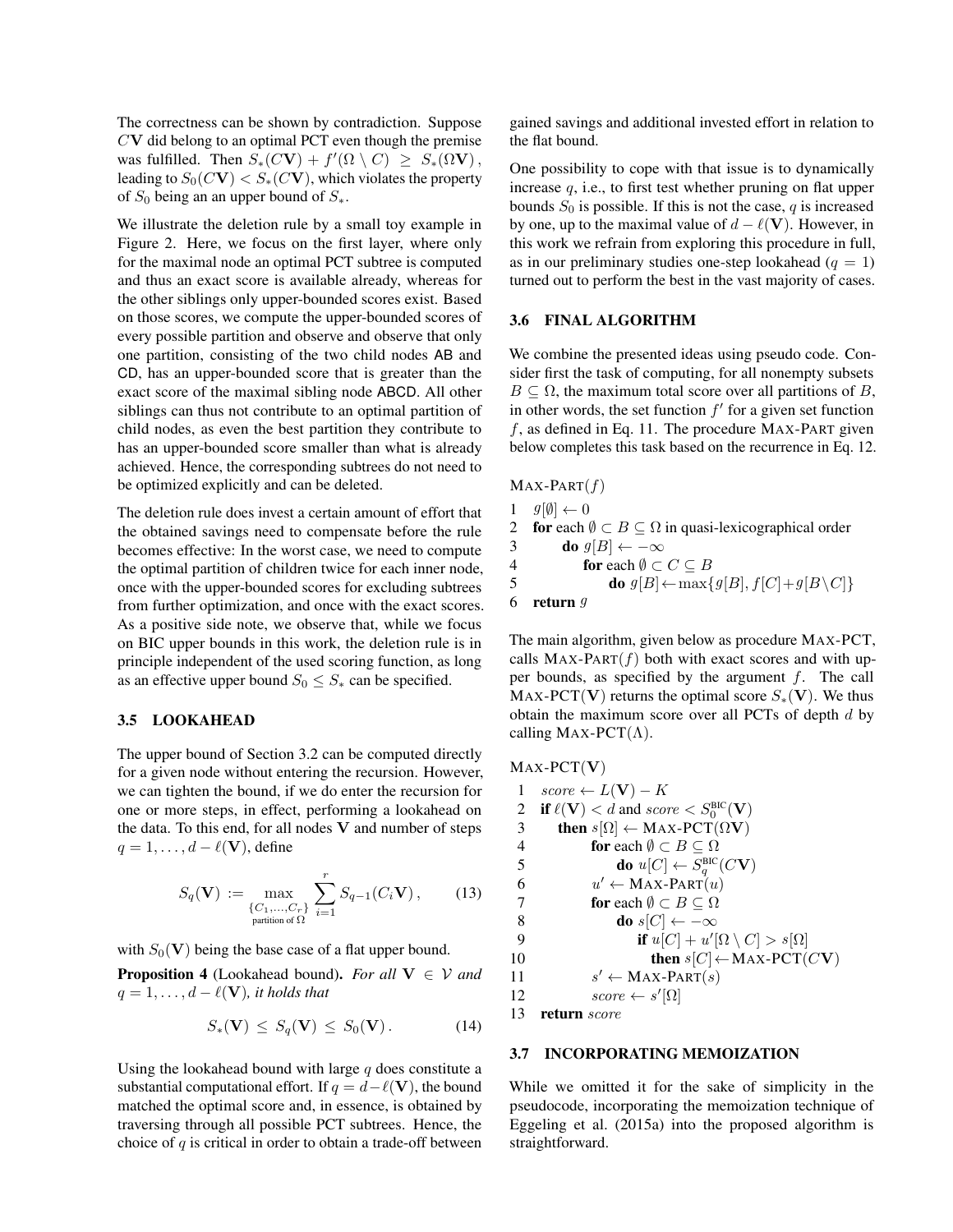We can add a test that checks whether the index set  $I(V)$ has already occurred with some other node at the same depth directly when entering the function. If the test is positive, the score is re-used and the rest of the function is skipped. If the test is negative, the score is stored in a hash data structure at the end of the function with the current data subset (index set) and the depth of the node as key.

## 4 CASE STUDIES

In the empirical part of this work, we evaluate the effect of the proposed pruning techniques using a Javaimplemententation based on the Jstacs library (Grau et al., 2012). We focus on the metric of *visited nodes* in the extended PCT, which includes all created nodes, included those used only for look-ahead computations. In addition, we also measure the elapsed *running time*. We consider the problem of modeling DNA binding sites of regulatory proteins such as transcription factors, which constitutes one established application of PCTs.

### 4.1 DATA AND PREDICTION STUDY

A data set of DNA binding sites consists of short sequences of the same length over the alphabet  $\Omega = \{A, C, G, T\}$  that are considered to be recognized by the same DNA-binding protein. We use 25 data sets, which all show at least some degree of statistical dependence among sequence positions, from the publicly available data base JASPAR (Mathelier et al., 2013). The data sets differ in sequence length  $L$  from 10 to 21 symbols, in the sample size  $N$  from 156 to 3629 sequences, and in the strength of the signal.

To exhibit the general properties of this data, we perform a prediction experiment based on the model class and learning framework of Eggeling et al. (2014), which makes a position-specific use of PCTs. We perform a leave-one-out cross-validation for different PCT depths  $d \in \{0, \ldots, 6\}$ and compute the mean log predictive probability over the test sequences from all iterations. We aggregate the resulting  $7 \times 25$  mean log predictive probabilities in two different ways and visualize the results in Figure 3. First, we check for each data set, which  $d$  yields the highest predictive probability, and in case that several depths share rank one (which can happen if all subtrees below a certain depth are minimal), we note the smallest  $d$ . Second, we average the mean log predictive probabilities for each d over all 25 data sets. 2012). We focal on the method of visited modes in the ex-<br>
we also modes to the optimizations. In addition, the securities of regards: **Problem is the optimization** in addition, the optimization problem is the optimizatio

We observe that all data sets contain indeed statistical dependencies to some degree, since  $d = 0$  is never the best choice, and increasing  $d$  yields – on average – an increased predictive performance, though the magnitude of improvement decreases gradually. This indicates that (i) the used BIC score for PCT optimization works reasonably well in order to avoid overfitting, and (ii) the data sets have a non-trivial



Figure 3: **Prediction study**. We show the results of a leaveone-out cross validation. Green bars indicate for how many data sets a certain PCT depth  $d$  is the smallest depth that yields an optimal prediction. The blue line shows the average predictive performance over all data sets as a function of d.

#### 4.2 ONE DATA SET IN DETAIL

Next, we consider a single data set and investigate the effectiveness of the pruning rule in relation to the basic algorithm and to the memoization technique of Eggeling et al. (2015a). We focus on the DNA-binding protein CTCF (Kim et al., 2007), where the corresponding JASPAR data set consists of  $N = 908$  sequences of length  $L = 19$ .

Figure 4a shows for this data set the *sequence logo* (Schneider & Stephens, 1990), which is a common visualization of the marginal distribution of the individual sequence positions. For each position, the four possible symbols are scaled relative to the marginal probability  $\mathbf{p} = (p_A, p_C, p_{G}, p_{T})$  and the height of the symbol stack is scaled by  $2 - H(p)$  (which is often called *information content*), with H denoting the Shannon entropy in bits. Figure 4b shows the fraction of the visited nodes in the extended PCT of depth 5 for the pruning technique, the memoization technique, and the combination of both in relation to the basic algorithm.

We observe that pruning is effective in particular at positions where the marginal distribution of the response variable is far from uniform, with clear examples being position 10 and position 13. In fact, the correlation coefficient between the information content of the response variable and the common logarithm of fraction of visited nodes using the pruning rule in relation to the basic algorithm amounts −0.821. For memoization, a similar effect occurs, but here marginal distributions of the explanatory variables are the deciding factor: the largest saving occurs at position 14, where highly informative positions 10 and 13 are in the context.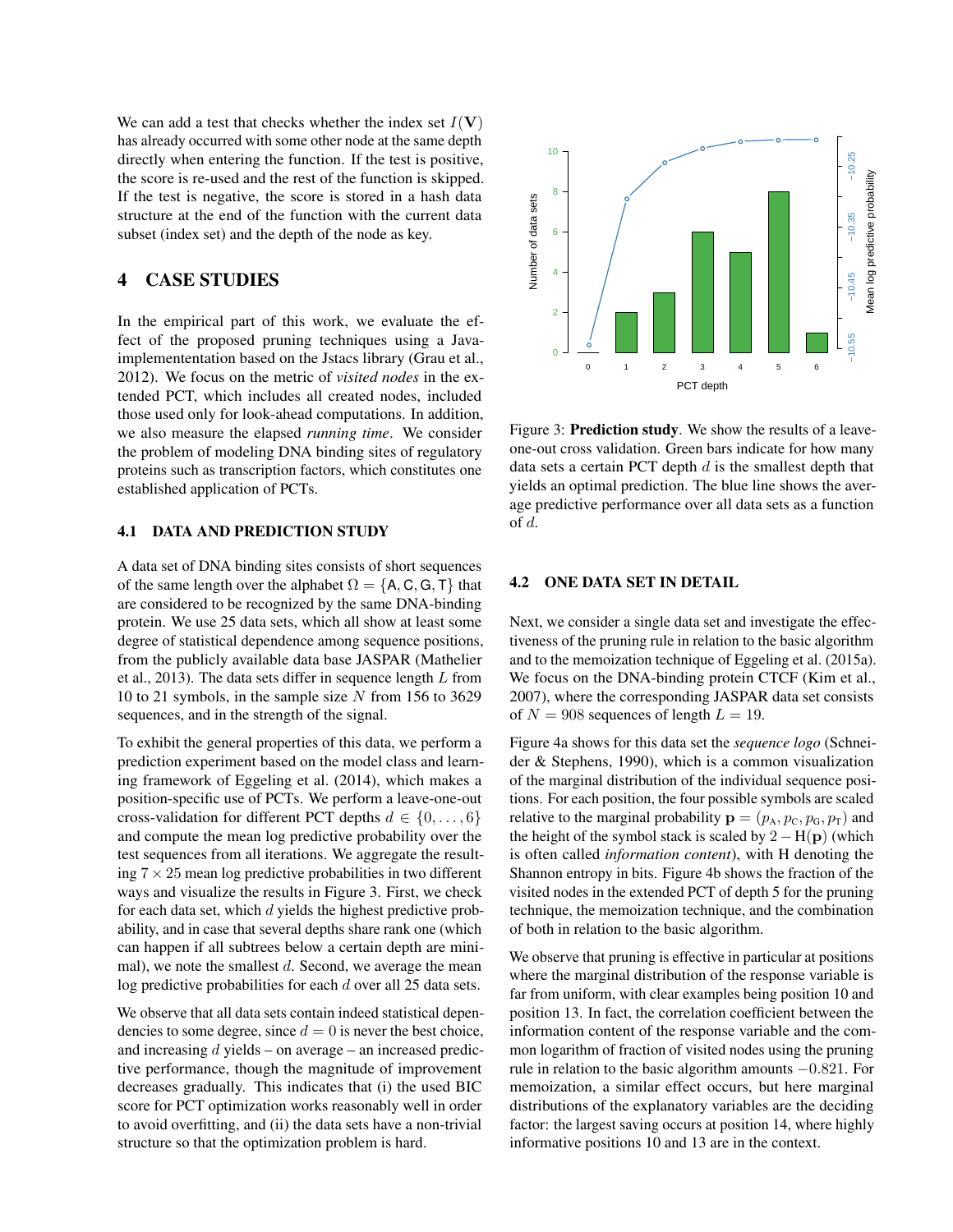

Figure 4: Detailed result for CTCF data set. Subfigure (a) shows the position-specific marginal nucleotide frequencies for each position in the sequence. Subfigure (b) shows the fraction of visited nodes required for PCT optimization  $(d = 5)$  for every sequence position  $j = 6, \ldots, 19$ , and for the three algorithmic variants in relation to the basic algorithm.

We summarize that the empirical performance does indeed satisfy the theoretical expectations: While memoization exploits regularities in the realizations of the explanatory variables, the pruning rules exploit regularity in the response variable, and the effect of the latter is often, though not always, greater. Combining both techniques generally resembles the sole application of pruning, albeit additional savings due to memoization do occur.

#### 4.3 BROADER STUDY

We now take a broader view by considering all data sets. Given a PCT depth  $d$ , we (i) average the number of visited nodes and the absolute running times for each data set over all sequence positions, and (ii) take the median of average visited nodes and average running times over all data sets. The results are displayed for  $d = 3, \ldots, 6$  in Figure 5, and confirm the observations made for a single data set in the previous section: Pruning outperforms memoization, yet the combination of both techniques yields the largest overall effect.

However, we observe a striking divergence between savings in terms of visited nodes in the extended PCT as displayed in Figure 5a and the improvements in terms of running times as displayed in Figure 5b. Whereas the savings in the first case are up to two orders of magnitude, the absolute running time yields a smaller improvement of roughly one order of magnitude for PCTs of  $d = 5$ .



Figure 5: Aggregated results for all four algorithmic variants. For each data set, we average the visited nodes and running times over all sequence positions. We then plot (a) the median number of visited nodes and (b) median running times over all data sets.



Figure 6: Effect of sample size on savings ratio for pruning algorithm. For all 25 data sets, for  $d = \{4, 6\}$ , we plot  $\Phi(d)$  of Eq. 15 against the sample size N.

In order to investigate this issue further, we measure how strong the runtime reduction deviates from the reduction in terms of visited nodes. Let  $VN(d)$  denote the number of visited nodes in the extended PCT for finding an optimal PCT of depth  $d$  using the pruning technique, and let  $RT(d)$  denote the corresponding running time. Let further  $VN_{\text{basic}}(d)$  and  $RT_{\text{basic}}(d)$  denote the same quantities for the basic algorithm. We define

$$
\Phi(d) = \frac{\text{VN}(d) \times \text{RT}_{\text{basic}}(d)}{\text{VN}_{\text{basic}}(d) \times \text{RT}(d)},\tag{15}
$$

which yields a value of 1, if the savings in visited nodes are translated one-to-one into savings in running times, and a value smaller than 1, if savings in terms of visited nodes are larger. Next, we plot  $\Phi(4)$  and  $\Phi(6)$  for each data set against the sample size (Figure 6).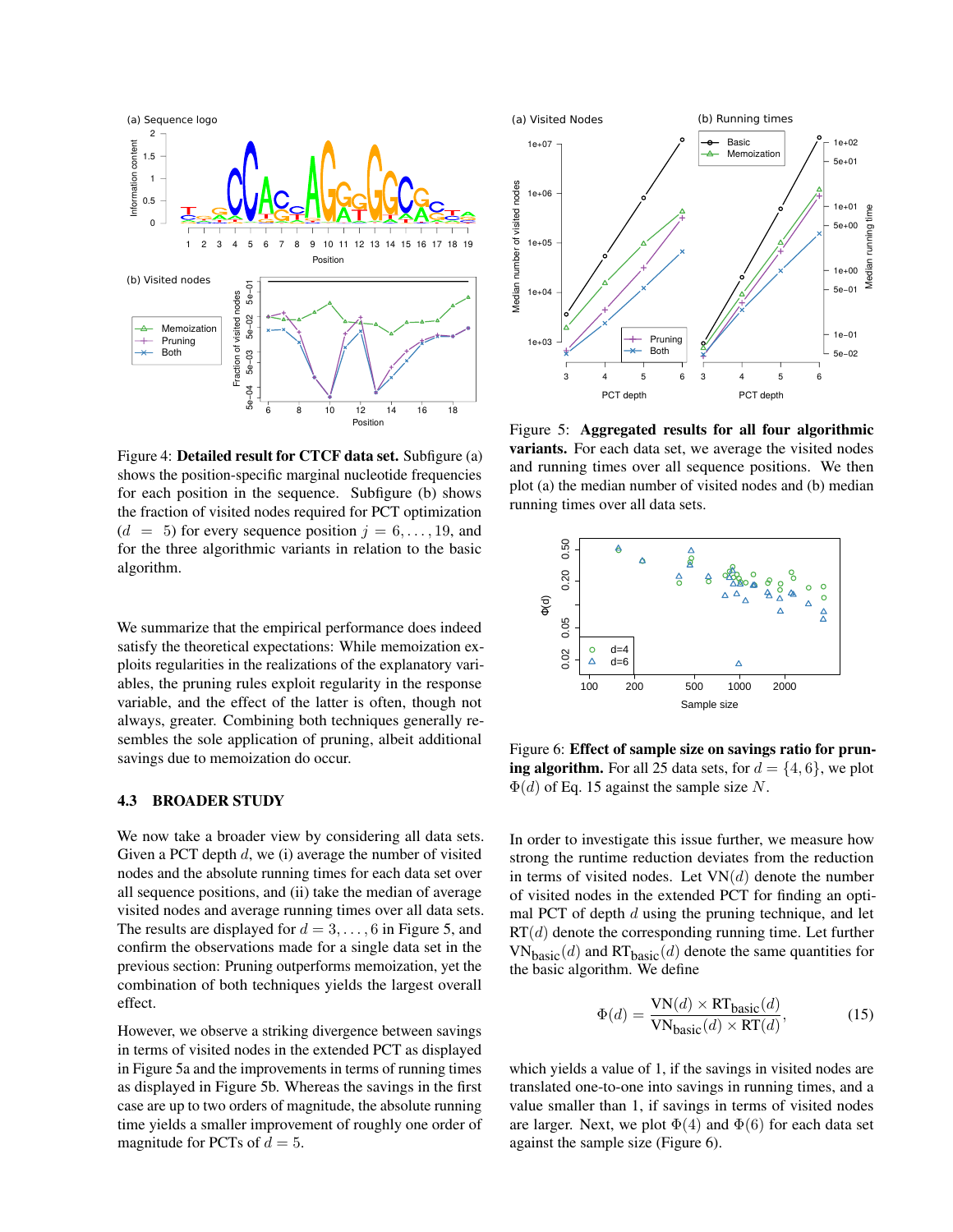We observe a correlation between  $\Phi$  and sample size: for small data sets the discrepancy between running time and visited nodes is smaller than for larger data sets, which is beneficial since the statistical efficiency of PCTs is relevant in particular for small data settings. The one outlier in the plot at sample size close to 1000 where the  $\Phi(6)$  is clearly off belongs to a highly-regular data set where pruning is so effective that reading the data and initializing all data structures becomes the dominating factor, albeit requiring only few milliseconds in absolute terms. Ignoring that outlier and extrapolating  $\Phi$  in Figure 6 to a hypothetical sample size of zero, it appears that savings in running times and visited nodes could match.

To explain this behavior, we have to reconsider the theoretical expectations of the running time of the basic algorithm (Section 2.2). It assumes the work to be performed in each inner node to be dominated by the alphabet partitioning problem and thus constant for a fixed  $\Omega$ . For small  $|\Omega|$ , however, data-management operations, such as determining  $I(CV)$  given  $I(V)$ , become a significant factor. Unlike alphabet partitioning, data-management is not equally demanding within each node: Nodes close to the root match on average more data points than nodes close to the leaves. Moreover, assuming the siblings in the extended PCT are ordered quasi-lexicographically as in the example of Figure 1a, we observe that the right half of the extended PCT (or any subtree of it) matches on average more data points than the left half. However, the subtrees of the extended PCT not traversed explicitly due to the pruning or memoization technique are predominantly the subtrees that match comparably few data points, which explains why the savings in visited nodes do not directly translate into the same saving factors for running times.

## 5 CONCLUDING REMARKS

We have investigated a bound-and-prune approach to finding a maximum-score parsimonious context tree (PCT). Specifically, we derived local score upper bounds for the BIC score, with an option for a few-step lookahead, and we presented two pruning rules: a stopping rule and a deletion rule.

Empirical results on DNA binding site data showed that pruning alone, which essentially exploits regularities in the response variable, is slightly more effective than the memoization technique of Eggeling et al. (2015a), which exploits regularities in the explanatory variables. While the combination of pruning and memoization runs an about orderof-magnitude faster, it partially inherits the large memory requirements of memoization; however, pruning does reduce the memory requirement, too, as a smaller number of subproblems need to be solved explicitly. These finding suggest that pruning should always be included, and memoization can be added to gain further speedups provided that memory consumption is not an issue.

While we have restricted our attention to learning PCTs and to the BIC score, we believe many of the presented ideas are applicable more generally. First, the BIC score can, in principle, be replaced by any other scoring function for which good upper bounds similar to Proposition 1 can be established. Second, the techniques should easily extend to learning decision trees with many categorical explanatory variables. Third, the bound-and-prune approach might be effective also in expediting other algorithms that are based on recursive set partitioning, like the one by Kangas et al. (2014) for learning chordal Markov networks.

#### Acknowledgements

The authors thank the anonymous reviewers for valuable suggestions to improve the presentation. This work was supported by the Academy of Finland, Grant 276864 "Supple Exponential Algorithms".

## References

- Akaike, H. A new look at the statistical model identification. *IEEE Transactions on Automatic Control*, 19(6):716–723, 1974.
- Bourguignon, P.-Y. and Robelin, D. Modeles de Markov ` parcimonieux: selection de modele et estimation. In ´ *Proceedings of the 5e édition des Journées Ouvertes en Biologie, Informatique et Mathematiques (JOBIM) ´* , 2004.
- Boutilier, C., Friedman, N., Goldszmidt, M., and Koller, D. Context-specific independence in Bayesian networks. In *Proceedings of the 12th Conference on Uncertainty in Artificial Intelligence (UAI)*, 1996.
- Breiman, L., Friedman, J.H., Olshen, R., and Stone, C.J. *Classification and Regression Trees*. Wadsworth, 1984.
- Bühlmann, P. and Wyner, A.J. Variable length Markov chains. *Annals of Statistics*, 27:480–513, 1999.
- Chavira, M. and Darwiche, A. Compiling Bayesian networks with local structure. In *Proceedings of the 19th International Joint Conference on Artificial Intelligence (IJCAI)*, 2005.
- Chickering, D.M., Heckerman, D., and Meek, C. A Bayesian approach to learning Bayesian networks with local structure. In *Proceedings. of the 13th Conference on Uncertainty in Artificial Intelligence (UAI)*, 1997.
- de Campos, C.P. and Ji, Q. Efficient structure learning of Bayesian networks using constraints. *Journal of Machine Learning Research*, 12:663–689, 2011.
- Dechter, R. and Mateescu, R. AND/OR search spaces for graphical models. *Artificial Intelligence*, 171(2-3):73– 106, 2007.
- Eggeling, R., Roos, T., Myllymäki, P., and Grosse, I. Robust learning of inhomogeneous PMMs. In *Proceedings of the 17th International Conference on Artificial Intelligence and Statistics (AISTATS)*, 2014.